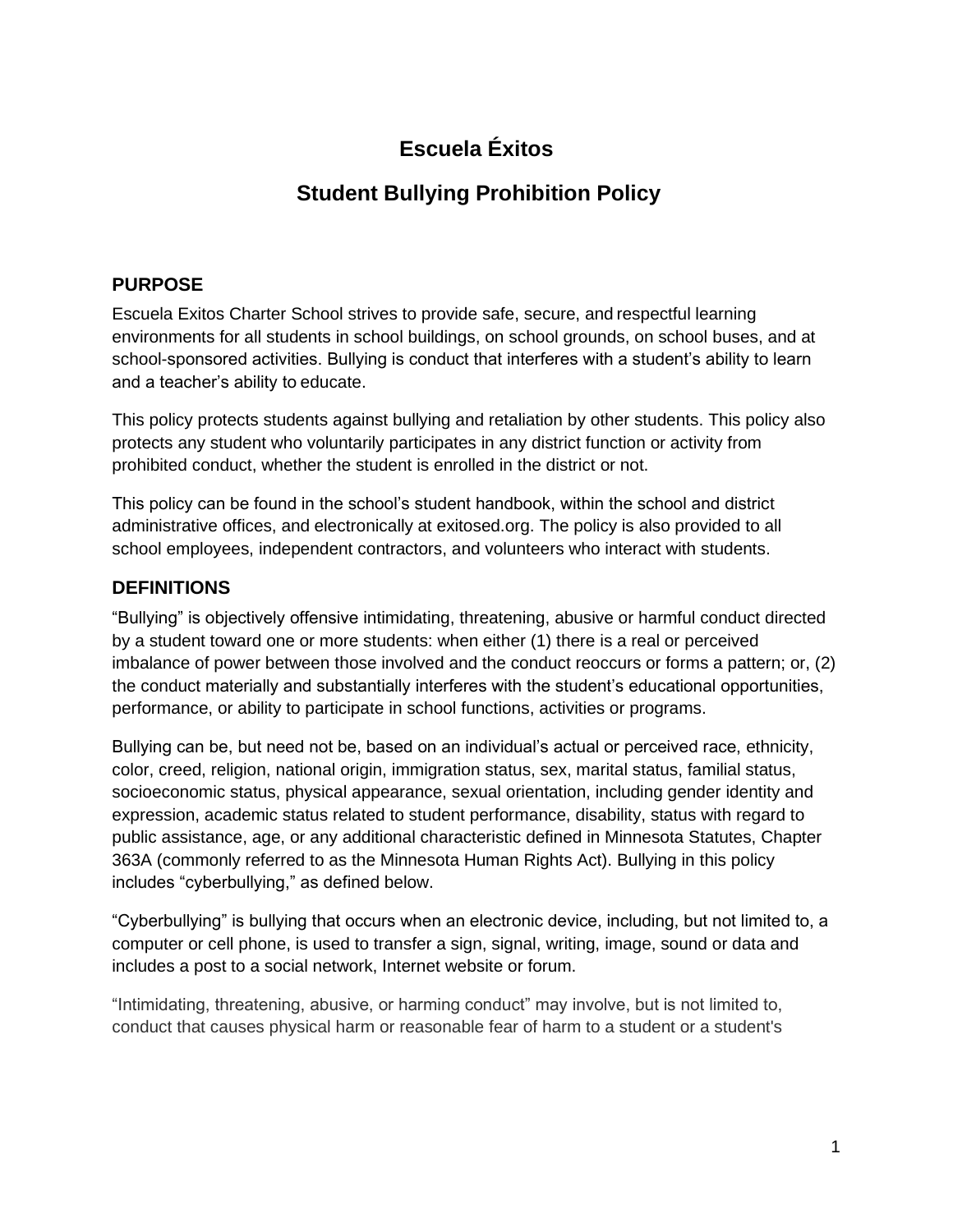property, violates a student's reasonable expectation of privacy under Minnesota common law, defames a student, or constitutes intentional infliction of emotional distress against a student or retaliation for, or knowingly making a false report.

"Prohibited conduct" means bullying or cyberbullying as defined under this subdivision or retaliation for asserting, alleging, reporting, or providing information about such conduct or knowingly making a false report about bullying.

"Remedial response" is appropriately prompt action taken to intervene, investigate, correct and prevent bullying from recurring, including protecting and supporting a student subjected to bullying and those who provided aid and support to the student.

"School" means a public or public charter school.

"Student" means a student enrolled in a public or charter school.

## **PROHIBITED CONDUCT**

Bullying is prohibited:

- 1. On school property, school district-provided transportation, or at designated locations for students to wait for school district-provided transportation.
- 2. During any school-sponsored or school-sanctioned program, activity, event or trip.
- 3. Using school computers, electronic technology, networks, forums or mailing lists.
- 4. Using electronic technology off the school premises that materially and substantially disrupts a student's learning or school environment.

Apparent permission or consent by a student does not mean that bullying should be tolerated or allowed.

Retaliation is prohibited by any student or district employee against anyone who in good faith asserts, alleges, reports, or provides information pertaining to an alleged incident of prohibited conduct. The school district will take appropriate action against any student or district employee who engages in retaliation. Filing a false accusation of bullying is also prohibited.

## **INITIAL RESPONSE AND REPORTING**

**School Principal:** School principal or designee ("principal/designee") is the person responsible for receiving reports of bullying at the school level. The principal/designee will ensure this policy and its procedures are fairly and fully implemented and serve as the primary person to address policy and procedural matters. If the complaint involves the principal/designee, the complaint shall be made to the superintendent.

**Students:** Students who believe that they have been bullied or have witnessed bullying are strongly encouraged to bring their concerns to the principal/designee but may bring their concerns to any school employee.

**School Employees:** Any employee who witnesses an incident or who possesses reliable information that would lead a reasonable person to believe that bullying has occurred shall: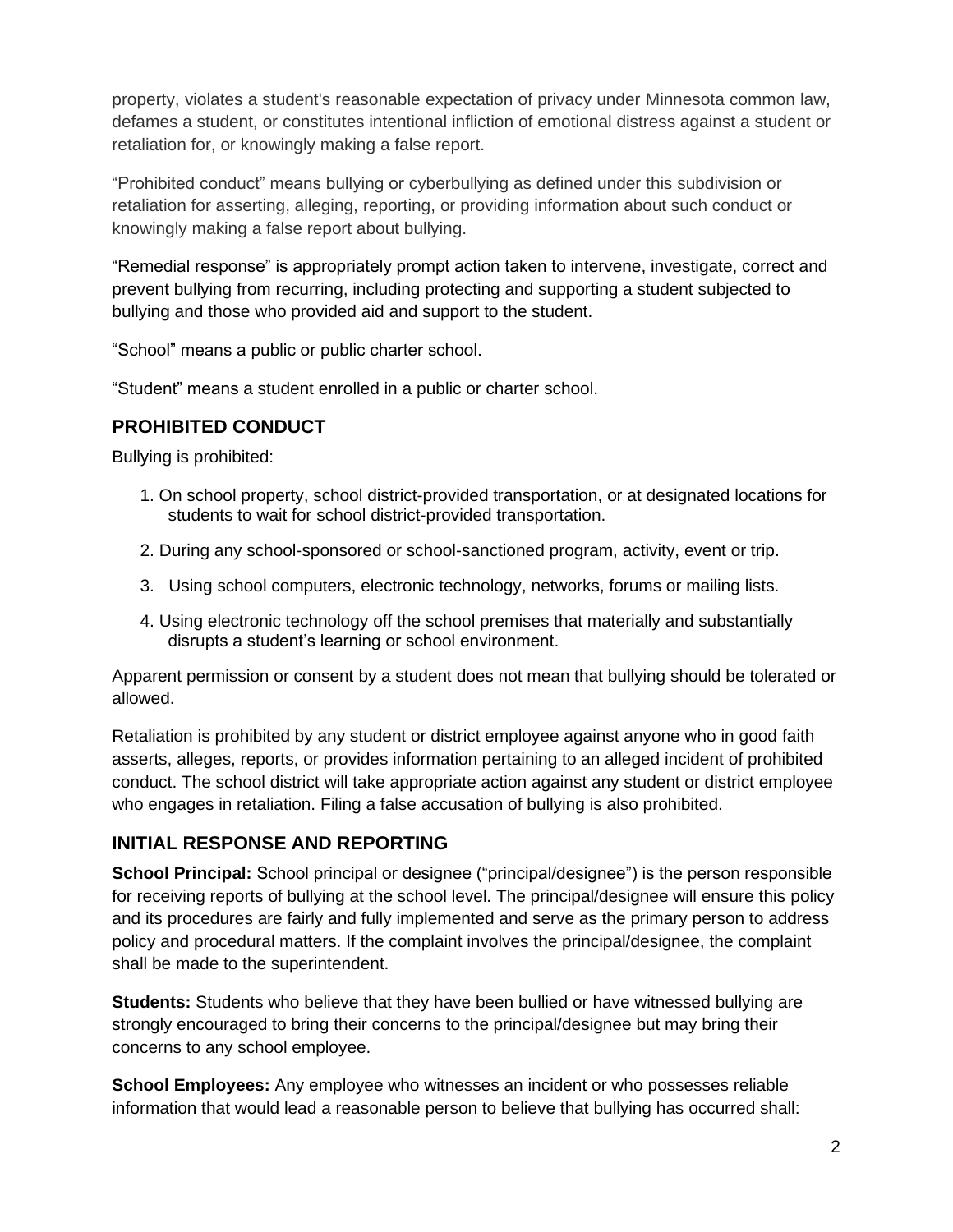- 1. Immediately intervene to protect the safety of the student subjected to the incident and other students involved, as appropriate to the context.
- 2. Make reasonable efforts to address and resolve the incident, including reporting the incident to the principal/designee, as deemed appropriate.
- 3. Cooperate fully in any investigation and resolution of the bullying incident.

**Independent Contractors/Volunteers:** Any independent contractor or volunteer who witnesses bullying or who possesses reliable information that would lead a reasonable person to believe that bullying has occurred is strongly encouraged to report the bullying incident to the principal/designee or any school employee and cooperate fully in any investigation and resolution of the bullying incident.

Anonymous reports will be accepted by the principal/designee. However, no disciplinary action will be determined solely on the basis of an anonymous report.

#### **INVESTIGATION**

#### **Information Pertaining to Bullying Incidents:**

The use of, access to, and disclosure of information pertaining to reports and investigations of prohibited conduct are subject to state and federal data practices laws. The school will notify affected individuals, including students and parents, of their rights related to information provided to and obtained by the school, in accordance with the school's legalobligations.

Information you provide to the district or school is subject to the [Minnesota Government](https://www.revisor.mn.gov/statutes/?id=13) [Data Practices](https://www.revisor.mn.gov/statutes/?id=13) Act. This law classifies certain information as available to the public on request.

#### **Procedure:**

Investigation of an alleged bullying incident shall be initiated as soon as possible, but in no instance after more than three school days of receipt of a report, and completed in a timely manner. Investigative records shall be maintained and regulated by the principal/designee.

The investigation should determine whether the reported incident constitutes a case of bullying. The determination should take into consideration the totality of the facts and circumstances surrounding the incident, including, but not limited to:

- 1. The developmental ages and maturity levels of the parties involved.
- 2. The level of harm, surrounding circumstances, and nature of the behavior.
- 3. Past incidences or past or continuing patterns of behavior.
- 4. The relationship between the parties involved.
- 5. The context in which the alleged incidents occurred.

In all cases, the alleged actor will be entitled to raise a defense and any other recourse in the district discipline policy.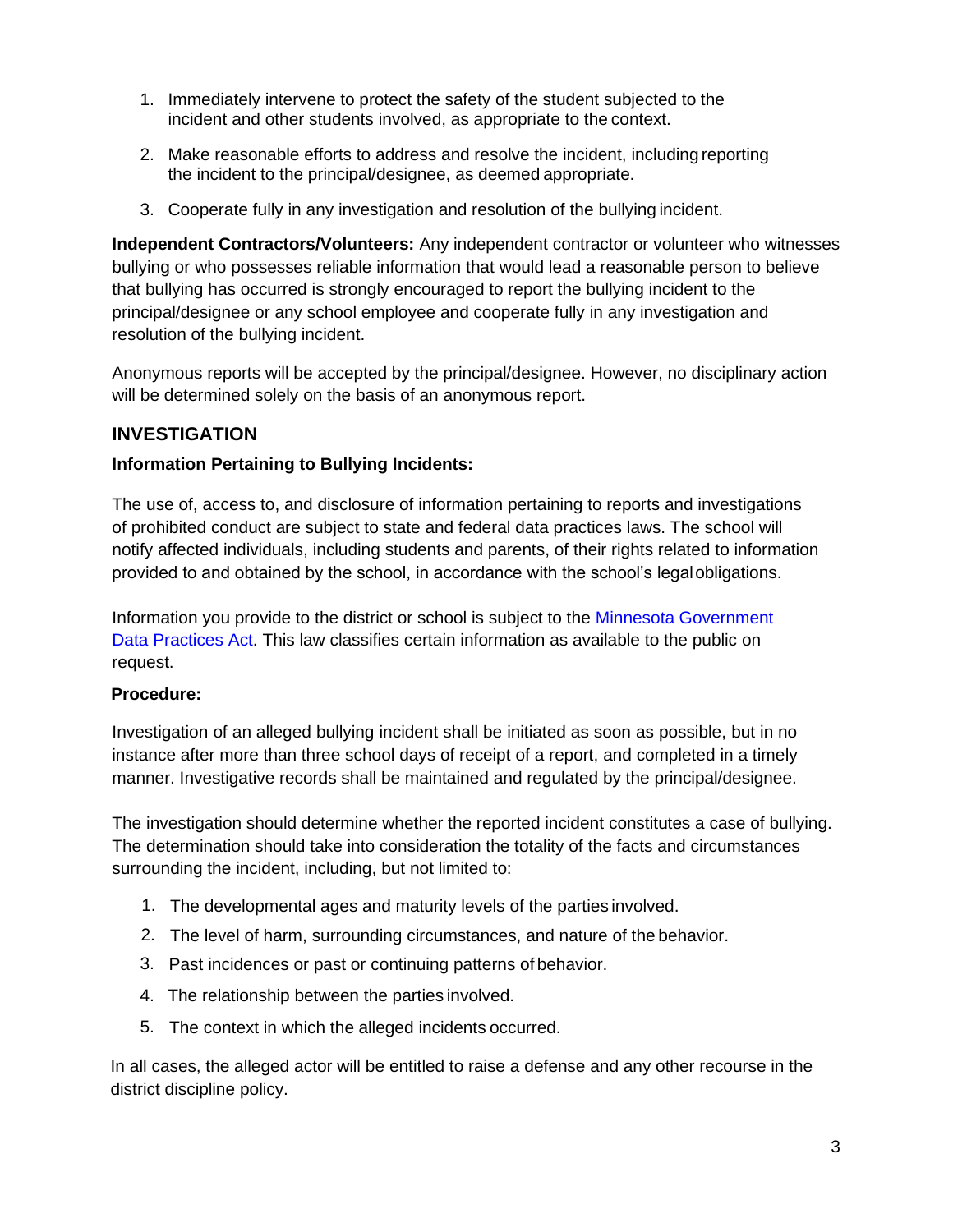#### **REMEDIAL RESPONSE**

The principal/designee shall design and implement remedial measures to correct and prevent further prohibited conduct, protect and provide support for the target of the bullying, and take corrective action for documented systemic problems related to bullying.

Many student conflicts can be resolved immediately and do not require reporting or creation of an incident report. Schools must respond to bullying in a manner tailored to the individual incident, considering the nature of the behavior, the developmental age of the student, and the student's history of prohibited conduct and performance.

When a student engages in bullying, a school should use multi-tiered levels of response that are individualized, consistent, reasonable, fair, age-appropriate, and should match the severity of the student's behavior and developmental age.

When appropriate, the school district shall provide the target, actor, and other affected individuals with information about available community resources to aid in the remedial process.

## **PROFESSIONAL DEVELOPMENT AND EDUCATION**

**School Employees**: The school district shall require employees to receive ongoing professional development training to build their skills to implement this policy. Training will be required for new employees and on a training cycle that does not exceed once every three years for all employees who regularly interact with students. The content of the training will include, but not be limited to:

- 1. Strategies to prevent, intervene and effectively stop bullying in a manner developmentally appropriate to the context of an incident.
- 2. Information about the complex interaction and power differential that can take place between and among an actor, target, and witness to bullying.
- 3. Research findings on bullying, including information about specific categories of students who have been shown to be particularly at risk, and any specific interventions that may be particularly effective for addressing bias-based bullying.
- 4. Information about Internet safety issues as they relate to bullying.
- 5. A review of the district's reporting requirements related to bullying.

**Students**: The school will encourage character development and other developmentally appropriate programmatic instruction to help students identify, prevent, and reduce bullying and create a safe learning environment. The superintendent or designee shall determine the scope and duration of the units of instruction and topics covered but the training shall include evidence-based, social-emotional learning to prevent and reduce discrimination and other improper conduct and to engage all students in creating a safe and supportive school environment.

Where appropriate for a child with a disability, as determined by the child's 504 or Individualized Education Program (IEP) team, the school district shall allow the child's IEP or section 504 plan to address the skills and proficiencies the child needs to respond to or not engage in bullying.